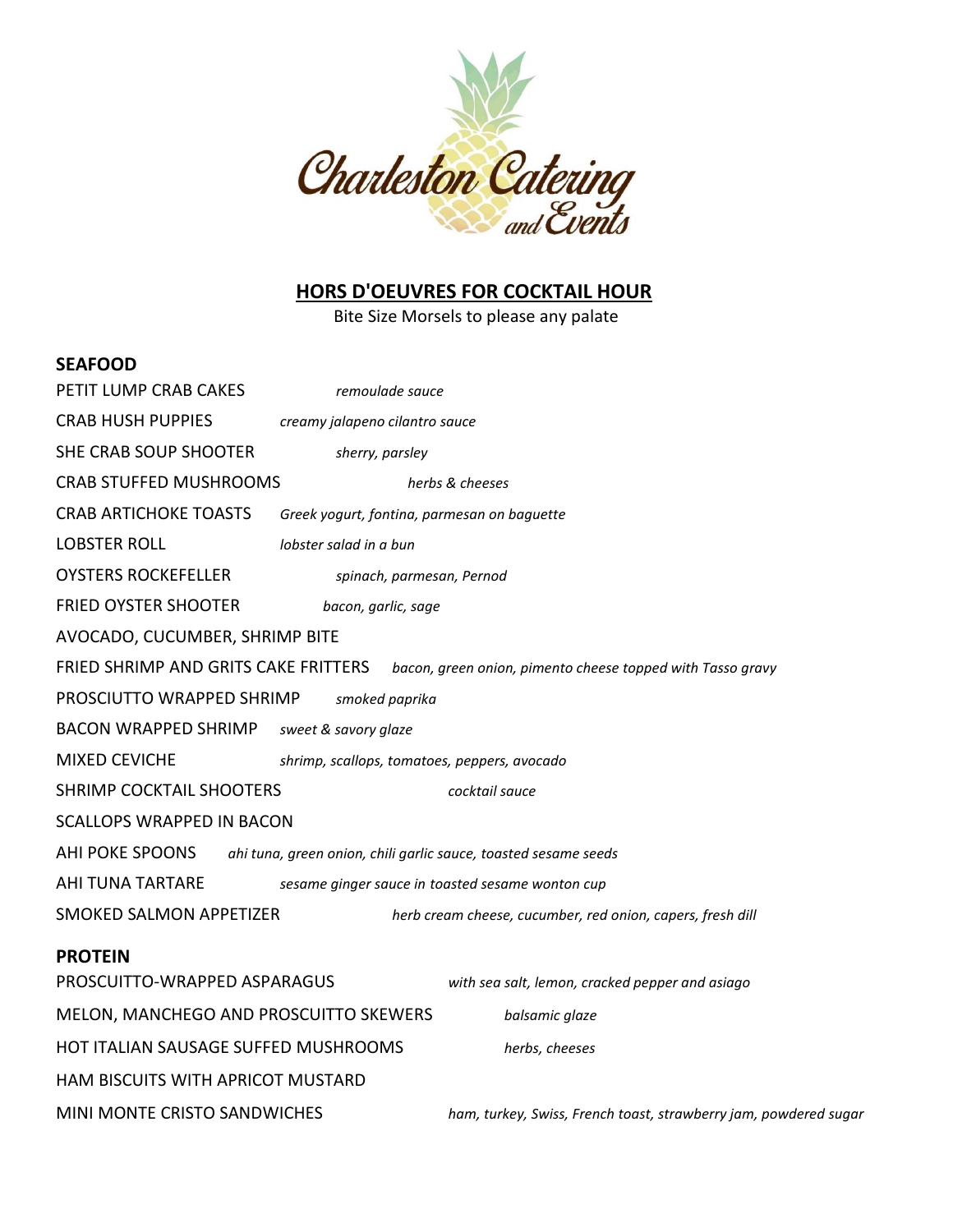| STEAK AND BLUE CHEESE BRUSCHETTA                                           | onion & roasted tomato jam                                                              |  |  |
|----------------------------------------------------------------------------|-----------------------------------------------------------------------------------------|--|--|
| PEPPER BEEF SKEWERS                                                        | lime & soy marinated flank steak, sesame seeds                                          |  |  |
| <b>BRAISED SHORT RIBS ON GARLIC CROSTINI</b>                               | parmesan, parsley                                                                       |  |  |
| SKEWERED SPAGHETTI AND MEATBALLS                                           | pesto, vodka tomato sauce, parmesan                                                     |  |  |
| <b>BOURBON MEATBALLS</b>                                                   |                                                                                         |  |  |
| <b>ASIAN GLAZED TURKEY MEATBALLS</b>                                       |                                                                                         |  |  |
| SAUSAGE STUFFED JALAPENOS                                                  |                                                                                         |  |  |
| CAROLINA PULLED PORK WITH JALAPENO CORN MUFFINS<br>fiery vinegar Cole slaw |                                                                                         |  |  |
| ANTIPASTO SKEWERS                                                          | salami, grape tomatoes, cheese tortellini, Sicilian olives, artichokes, roasted peppers |  |  |
| BRIE WITH BACON-PLUM JAM CROSTINI<br>sweet & spicy chili sauce             |                                                                                         |  |  |
| <b>SWEET POTATO ROUNDS</b>                                                 | skewered with kielbasa, lemon garlic aioli                                              |  |  |
| <b>CHICKEN AND WAFFLES</b>                                                 | chicken, bacon, cheddar, strawberry, spicy syrup                                        |  |  |
| <b>SKEWERED CHICKEN SATAY</b><br>peanut sauce                              |                                                                                         |  |  |
| ROASTED CHICKEN AND BRIE                                                   | cranberries, spinach, fig preserves                                                     |  |  |
| <b>VEGETARIAN</b>                                                          |                                                                                         |  |  |
| <b>CLASSIC SOUTHERN DEVILED EGGS</b>                                       | Duke's mayo, mustard, pickles & paprika finish                                          |  |  |
| PETIT TOMATO PIES<br>cheeses, tomatoes, basil                              |                                                                                         |  |  |
| OPEN FACED PIMENTO CHEESE BISCUITS                                         | green tomato chutney                                                                    |  |  |
| <b>FRIED GREEN TOMATOES</b><br>house-made pimento cheese                   |                                                                                         |  |  |
| <b>BLISTERED SHISHITO PEPPERS</b>                                          | Romesco sauce                                                                           |  |  |
| FRIED MAC N CHEESE BALLS                                                   | marinara sauce, asiago, thyme                                                           |  |  |
| FRESH GARDEN BRUSCHETTA<br>tomatoes, onions, pesto, asiago                 |                                                                                         |  |  |
| CHICKPEA BRUSCHETTA WITH SUN-DRIED TOMATOES                                |                                                                                         |  |  |
| <b>CAPRESE SALAD KABOBS</b>                                                | grape tomato, Kalamata olive, mozzarella, basil, balsamic glaze                         |  |  |
| RED PEPPER HUMMUS IN CUCUMBER CUPS                                         |                                                                                         |  |  |
| SOUP SHOOTER AND MINI GRILLED CHEESE SANDWICHES                            | tomato, feta, basil soup                                                                |  |  |
| MUSHROOM BRUSCHETTA WITH BRIE, CARAMELIZED ONIONS AND SAGE                 | on grilled ciabatta                                                                     |  |  |
| SPINACH-ARTICHOKE STUFFED MUSHROOMS                                        | herbs & cheeses                                                                         |  |  |
| SPANIKOPITA<br>spinach, feta, herbs                                        |                                                                                         |  |  |
| <b>GRILLED POTATO &amp; HERB GOAT CHEESE NAPOLEONS</b>                     | balsamic glaze                                                                          |  |  |
| <b>SUN-DRIED TOMATO POLENTA BITES</b>                                      | goat cheese, pesto, pistachios                                                          |  |  |
| SHREDDED BRUSSEL SPROUTS ON RICOTTA TOAST                                  |                                                                                         |  |  |
| BEET AND GOAT CHEESE TART                                                  | phyllo cups                                                                             |  |  |
| PISTACHIO GOAT CHEESE BITES                                                | honey peach jam                                                                         |  |  |
| <b>CRANBERRY BRIE BITES</b>                                                | pecans, crescent dough                                                                  |  |  |